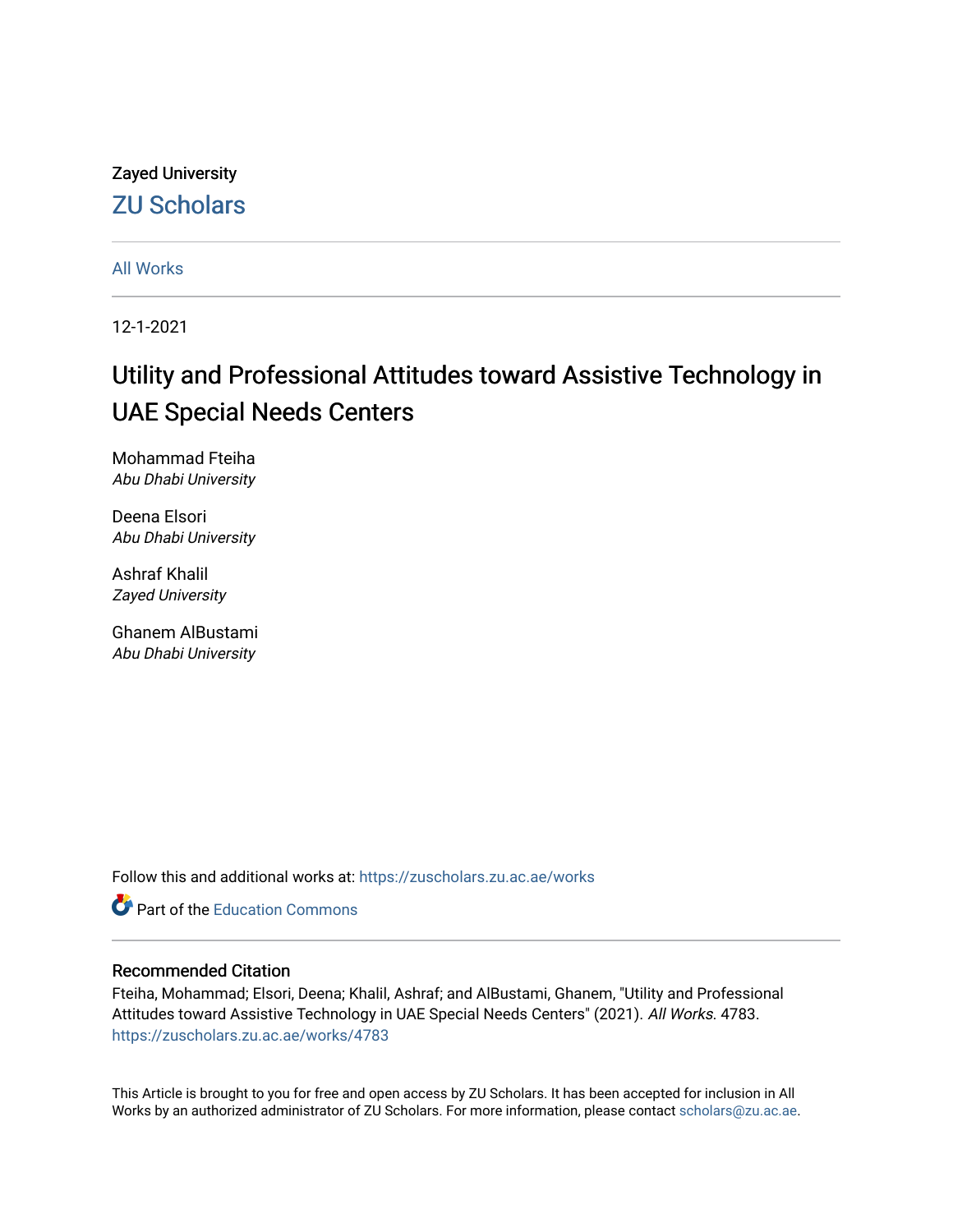Fteiha, Mohammad, Elsori, Deena, Khalil, Ashraf, Al Bustami, Ghanem. (2021). Utility and Professional Attitudes toward Assistive Technology in UAE Special Needs Centers. *International Journal of Early Childhood Special Education (INT-JECSE),* 13(2): 23-32. DOI: 10.9756/INT-JECSE/V13I2.211035

*Received: 05.03.2021 Accepted: 20.06.2021*

Fteiha, Mohammad1\* Elsori, Deena<sup>2</sup> Khalil, Ashraf<sup>3</sup> Al Bustami, Ghanem4

# **Utility and Professional Attitudes toward Assistive Technology in UAE Special Needs Centers**

*Abstract*

*The attitude of teachers about the use of technology is critical. As a result, when teachers have a constructive outlook toward a new type of assistive technology, they are more likely to make meaningful efforts to successfully integrate it into the teaching-learning process. The way assistive technology is used in the teaching and learning environment is heavily influenced by a special education teacher's attitude. Therefore, the study explored the availability of assistive technology and explored the attitudes of professional of special education towards the use of assistive technologies in special needs centers of United Arab Emirates (UAE). Questionnaires were distributed and 100 responses were received from special education professionals. No statistically significant differences were observed in the attitudes of special education teachers and therapists with respect to their experiences, profession, gender, academic qualification, or locality. Assistive technologies were mostly used in different areas of special education including computer access, spelling, learning, recreation, environmental control, vision and hearing, writing, communication, mathematics, mobility, and positioning and seating. There is a constructive impact on the learning process of the children with special needs considering the expertise of specialist teachers and therapists on assistive technology linked to positive educational outcomes of students with special needs.*

*Keywords:* Assistive Technology, Attitudes, Special Education, Special Needs Centers, Teachers.

#### **Introduction**

Individuals with disabilities may use certain forms of technology to accomplish activities that would either be difficult or impossible (Persson et al., 2015). Mobility aids like walkers and wheelchairs, as well as hardware, applications, and peripherals, are examples of assistive technologies that help disabled people access computers and other information technology

services (Haux et al., 2016; Martins et al., 2012). To be more specific, assistive technology allows students with special needs more autonomy of their learning, enhances their cognitive abilities. and enables them to complete activities on their own (Winter & O'Raw, 2010).

There is a federal law in the United States of America known as Individuals with Disabilities Education Act (IDEA), which lists the services

Fteiha, Mohammad<sup>1\*</sup>, Abu Dhabi University, United Arab Emirates. Email: Mohamed.Fteiha@adu.ac.ae Elsori, Deena<sup>2</sup> , Abu Dhabi University, United Arab Emirates. Email: deena.elsori@adu.ac.ae Khalil, Ashraf<sup>3</sup>, Zayed University, United Arab Emirates. Email: ashraf.khalil@zu.ac.ae Al Bustami, Ghanem<sup>4</sup>, Abu Dhabi University, United Arab Emirates. Email: ghanem.albustami@adu.ac.ae

> International Journal of Early Childhood Special Education (INT-JECSE), 13(2) 2021, 23-32 DOI: 10.9756/INT-JECSE/V13I2.211035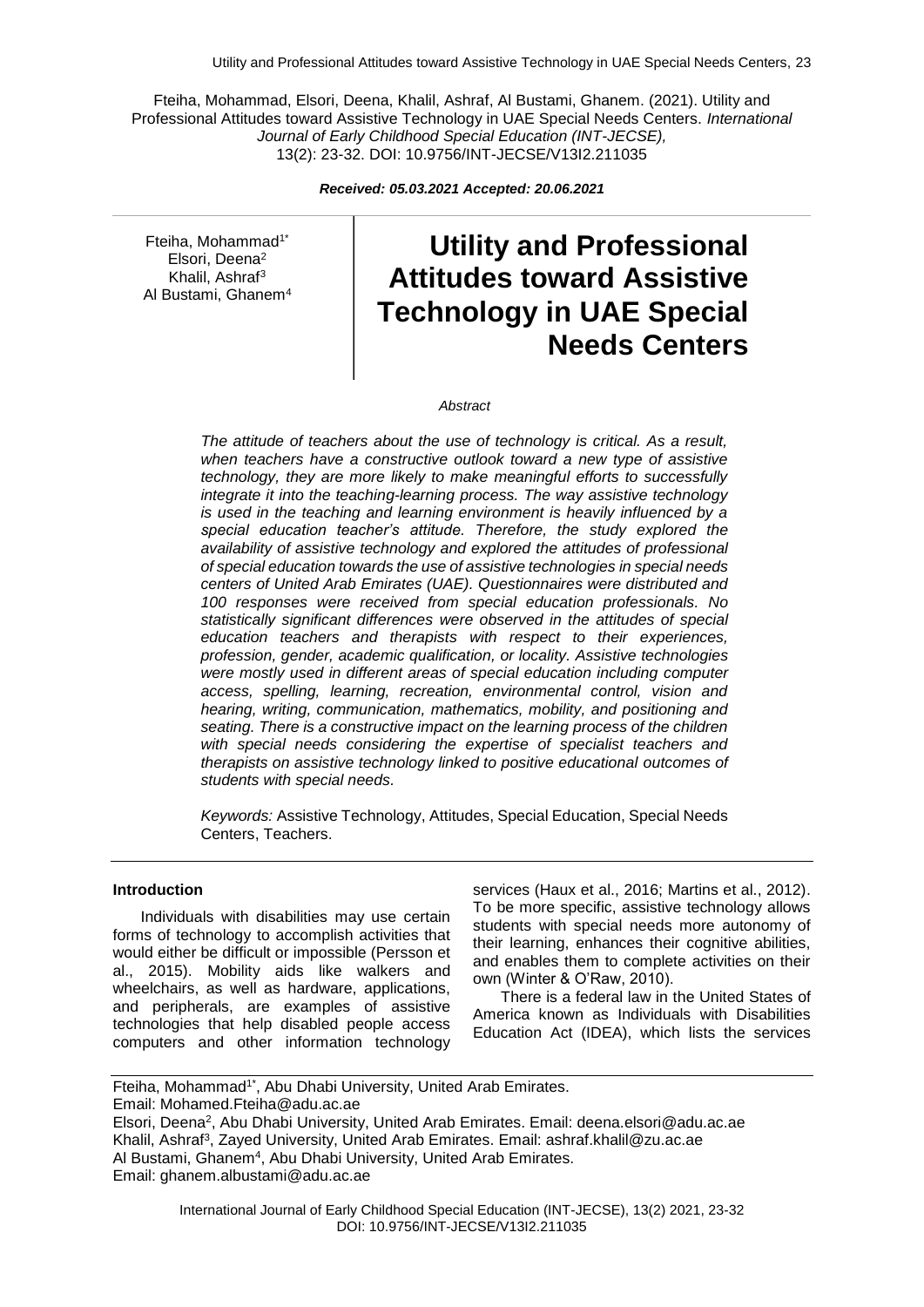required by a school district to ensure the usefulness of assistive technology for the students within school settings (Siyam, 2019; Rice & Dykman, 2018). To be effective, service providers must have awareness of the various available assistive technologies and the skills to utilize them and to select an appropriate and efficient technology according to the need of a disabled individual (MacLachlan et al., 2018; Abu Alghayth, 2019). Students with hearing impairments may benefit from closed captioning and hearing aids. Wheelchairs, prosthetics, and other mobility aids can support students with mobility problems. From special pencil grips for writing to stairs, handrails, elevators, and mechanical door openers for use in public buildings, adaptive interfaces and structural accommodations of various types may be used to assist students in completing their daily activities (Braham et al., 2019). When used properly, assistive technology enhances opportunities to engage in important educational and developmental activities (Lohmann et al., 2019).

In spite of the dramatic advances in assistive technology, one of the most prominent difficulties that special needs students face is the availability of such technologies (Ismaili, 2017). Only 5–15% people with special needs have access to assistive products globally, and the situation is worst in developed nations (WHO, 2019). The World Health Organization (WHO) seeks to open doors for children with disabilities to access schooling and for disabled people to make a living, overcome hunger, engage in all social activities, and live with dignity through its flagship initiative, Global Cooperation on Assistive Technology (GATE). These are all core priorities of the WHO's global development goals. The preconditions for mainstreaming disability-related development goals include assistive technologies, universal architecture, information and communication technology (ICT), and an accessible/enabling environment (Brolan, 2016).

Despite the positive impact of assistive technologies and advancement in this field, over the years, research on the use of assistive has remained highly limited in the United Arab Emirates (UAE). The attitudinal disposition of teachers plays an essential role towards the use of technology. As a result, when teachers have a constructive outlook toward a new category of assistive technology, they are more likely to make meaningful strides to successfully incorporate it into the teaching-learning process (Onivehu et al., 2017). The attitude of a special education teacher considerably influences the way assistive technology is used in the teaching and learning process. For this reason, the present study identifies the availability of assistive technologies and examines the attitudes of special education teachers towards the use of assistive technology

in special needs centers of the UAE, specifically on the basis of following parameters: type of center, locality, profession, academic qualifications, gender, years of experience, and the disability that they serve.

## *Research Questions*

The proposed research questions to study the availability of assistive technology and the attitudes of special education teachers towards the use of assistive technologies in special needs centers of the UAE are as follows:

- 1. What are the Assistive Technology tools used in special education centers in the UAE?
- 2. What are the available Assistive Technology services in special education centers in the UAE?
- 3. What are the attitudes of special education professionals towards the use of assistive technologies in special needs centers in UAE?
- 4. Are there any statistically significant gender differences in participants' attitude towards the use of assistive technologies in special needs centers in UAE?
- 5. Do teachers' attitudes towards the use of assistive technologies in special needs centers in the UAE vary with their qualifications, professional experience, type of disability, and/or the emirate in which they work?

# **Method**

The study applied descriptive research design based on a quantitative method. The researchers developed questionnaires about the availability of assistive technology and services and attitudes of special education teachers towards the use of assistive technologies in special needs centers of the United Arab Emirates. The participants of the current study were professionals who work in special needs centers of the UAE. They were randomly selected from five different cities: Abu Dhabi, Sharjah, Umm Al Quawain, Dubai, and Ras Al-Khaimah. A list of 300 special education teachers was prepared in which every 5th member was selected for the study.

The participants in this study responded to an online survey that was designed using the survey monkey. The survey link was sent via e-mail to all special needs centers and the selected participants were asked to take part in the survey by clicking on the link, filling out the survey, and submitting it anonymously. Questionnaires were distributed to all special needs' centers of the UAE, and 100 questionnaires were received completely.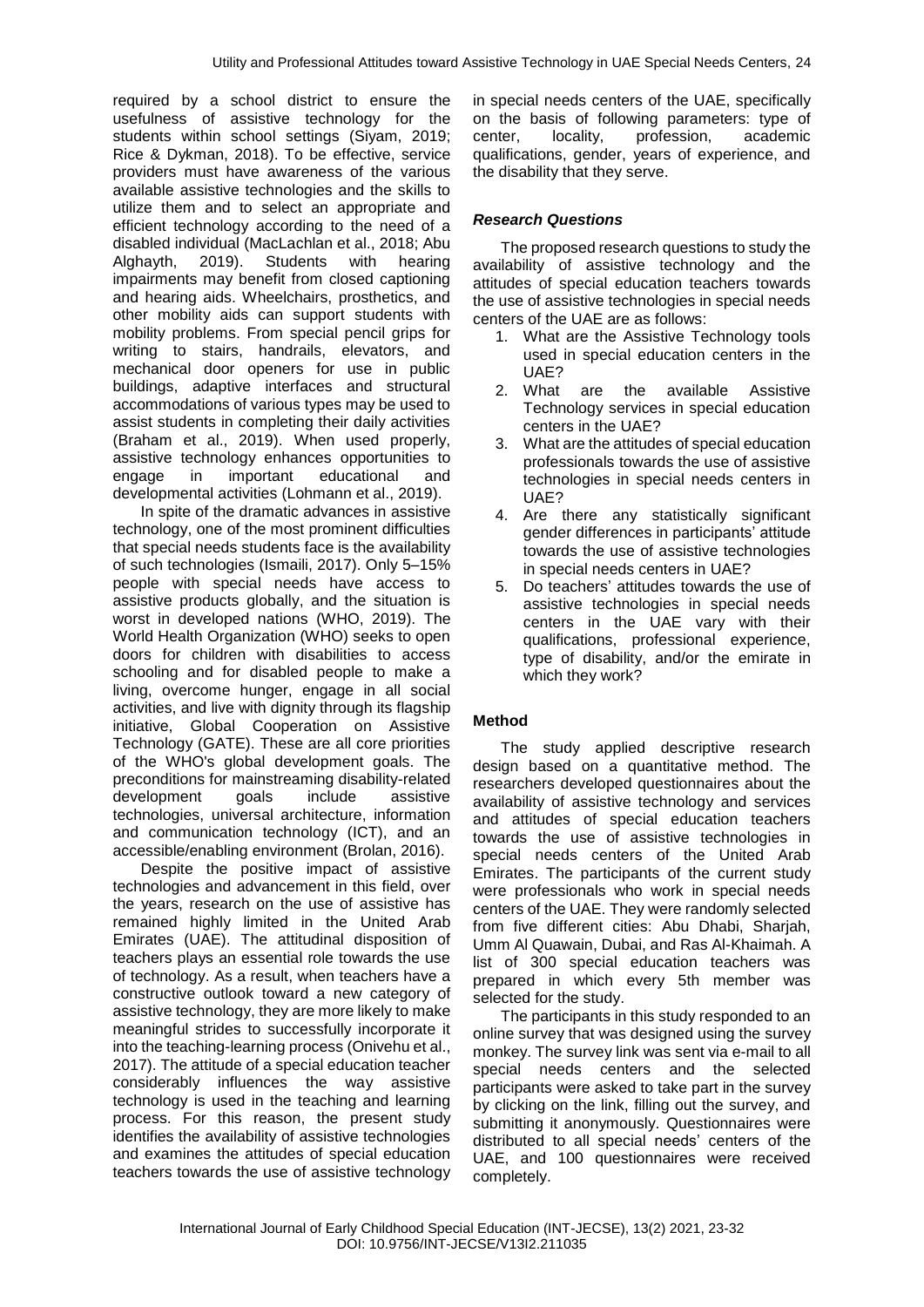The survey comprised four sections: (1) demographics: (2) attitude towards assistive technology tools (3) utility of assistive technology tools and (4) availability of assistive technology services. The demographic survey collected categorical information related to the location and the type of disability centers and the professional status, academic qualification, gender, and experience of participating teachers and therapists. The items of the section 2 were measured on five points Likert scale whereas items of the section 3 and 4 were measured on Boolean data type scale  $(1 = Yes, 2 = No)$ . The data obtained for the section 2 and 3 were calculated using rank-based scoring and mean scoring. The minimum score for section 2 was 1 and the highest score was 100. The minimum score for section 3 was 1 and the highest score was 10. The difference in the mean scoring was based on the type of measurement scale selected.

After selecting the items, a panel of national and international university scholars, administrators, and school teachers checked the questionnaire to assess its authenticity. A Cronbach's alpha coefficient was computed and

#### its value was found to be .70 indicating the reliability of data obtained from the instrument.

Data were analyzed using Statistical Package for Social Sciences (SPSS) version 24.0. Descriptive statistics including frequencies and percentages, rank based scores, mean and standard deviation values were used to present the data. One-Way ANOVA was used for identifying differences in the attitudes of special education teachers towards using assistive technology on the basis of types of center, locality, profession, academic qualifications, gender, years of experience, and the disability.

## **Results**

59 females and 18 males took part in this study. Majority of the participants were working in semi-governmental centers (33.0%), followed by governmental and private centers. Out of 100 participants, majority of them were speech therapists ( $n = 24$ ) and special educators ( $n = 24$ ) and were the residents of Abu Dhabi (40.0%), and had postgraduate or above education (30.0%).

## *Table 1.*

*Demographic Data*

| Category                 | Sub-category              | n               | %    |
|--------------------------|---------------------------|-----------------|------|
| Center Type              | Private                   | 17              | 17.0 |
|                          | Governmental              | 26              | 26.0 |
|                          | Semi-governmental         | 33              | 33.0 |
|                          | Others                    | 24              | 24.0 |
| City                     | Abu Dhabi                 | 40              | 40.0 |
|                          | Dubai                     | 20              | 20.0 |
|                          | Sharjah                   | 9               | 9.0  |
|                          | Ras Al-Khaimah            | 4               | 4.0  |
|                          | Umm Al Quawain            | $\overline{2}$  | 2.0  |
|                          | Other                     | 25              | 25.0 |
| Profession               | Speech therapist          | 24              | 24.0 |
|                          | Occupational therapist    | $\overline{7}$  | 7.0  |
|                          | Special educator          | 24              | 24.0 |
|                          | Other                     | 45              | 45.0 |
| Academic qualification   | Master's degree and above |                 | 44.0 |
|                          | BA                        | 30              | 30.0 |
|                          | Other                     | 26              | 26.0 |
| Gender ( $n = 77$ )      | Female                    | 59              | 59.0 |
|                          | Male                      | 18              | 18.0 |
|                          | Not mentioned             | 23              | 23.0 |
| Years of experience      | Less than 4 years         | 14              | 14.0 |
|                          | 4-10 years                | $\overline{34}$ | 34.0 |
|                          | 10-15 years               | 4               | 4.0  |
|                          | More than 15 years        | 48              | 48.0 |
| Disability you work with | Intellectual              | 9               | 9.0  |
|                          | Autism spectrum           | 50              | 50.0 |
|                          | Learning difficulties     | 4               | 4.0  |
|                          | Physical and health       | 1               | 1.0  |
|                          | Speech and language       | 5               | 5.0  |
|                          | Other                     | 31              | 31.0 |

Table 2 shows results of the first question of the study, "What are the Assistive Technology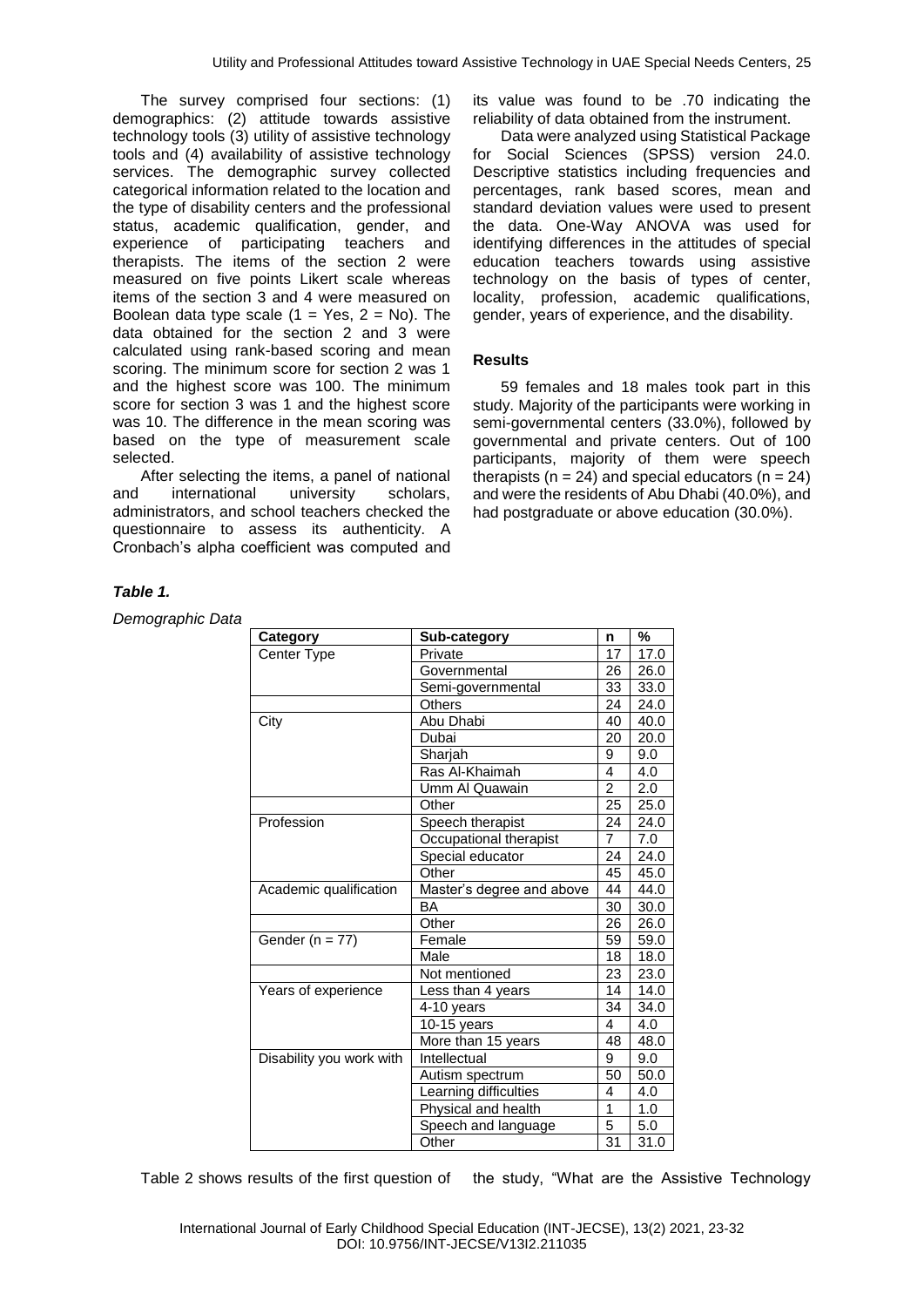tools used in special education centers of the UAE?" The "Communication boards, books, folders and wallets" ranked highest with 88.9%. Furthermore, "Use of pictures with text", "Electronic books" and "Changes in text size, spacing, color, or background color" ranked 1st, 2nd and 3rd in the Reading domain. In Learning and Studying domain, "Print or picture schedule" ranked 1st, "Low-tech aids to find and organize materials (i.e., index tabs, color coded folders, pocket notebooks/binders" and "Highlight text (e.g. markers, highlight tape, ruler)" ranked 3rd. In Math domain, the electronic math/concept manipulatives and on-screen calculator were mostly used by teachers and therapists. In the Recreation domain, adapted toys and games (e.g. toy with adaptive handle) and recreational computer games/electronic games obtained the highest scores. In Mobility domain, the Walker ranked 1st in the list.

To answer the second question of the study, "What are the available Assistive Technology services in special education centers in the UAE?", means and the standard deviation were calculated and reported in Table 3. The means of participants' responses on the scales ranged between (M=8.1) with standard deviation (SD=0.305) and (M=8.64) with standard deviation (SD=0.497). "Services provide cash loans to purchase assistive technology tools" ranked 1st with a mean score of 8.64 and "Assistive technology tools rental services" ranked 2nd with a mean score of 8.43. Also, "Maintenance services assistive technology tools" ranked 3rd with a mean score of 8.25. Similarly, "Technical assistance services to adapt or modify the assistive technology tools" ranked 4th with a mean score of 8.2.

Table 4 demonstrates the central tendency and rank order analysis based on the teachers' attitudes toward the use of assistive technology in UAE. Precisely, "Assistive technology tools useful for students" ranked 1st with a mean score of 4.68, and "It is important to use and increase the presence of supporting technological tools in education" ranked 2nd with a mean score of 4.36. Also, "Using assistive technology tools helps to clarify lessons" ranked 3rd with a mean score of 4.33. "Using the tools of assistive technology increases student motivation towards learning" ranked 4th with a mean score of 4.25. Similarly, "Using assistive technology tools increases student's learning opportunities" ranked 5th with a mean score of 4.25.

#### *Table 2.*

*Rank order of currently utilized assistive technology tools in special education centers of the UAE*

|                         | Area: Computer Access                                           |             |               |
|-------------------------|-----------------------------------------------------------------|-------------|---------------|
| Rank                    | <b>Tools</b>                                                    | <b>Used</b> | <b>Unused</b> |
| 1                       | Keyboard using accessibility options                            | 59.0        | 41.0          |
| 10                      | Word prediction software to reduce keystrokes                   | 45.9        | 54.1          |
| 5                       | Alternate keyboard                                              | 42.1        | 57.9          |
| $\overline{\mathbf{2}}$ | Keyguard                                                        | 36.8        | 63.2          |
| 4                       | Track ball, track pad, joystick with onscreen keyboard          | 35.9        | 64.1          |
| 9                       | Voice recognition software                                      | 30.6        | 69.4          |
| 13                      | Arabic BIG Keys Keyboard                                        | 29.7        | 70.3          |
| 18                      | Split Keyboard                                                  | 29.7        | 70.3          |
| 16                      | Screen Magnifier                                                | 27          | 73            |
| 21                      | Joystick-To-Mouse                                               | 24.3        | 75.7          |
| $\overline{\mathbf{3}}$ | Arm support (e.g. ergonomic support)                            | 21.6        | 78.4          |
| $\overline{\mathbf{8}}$ | Switch with scanning                                            | 21.6        | 78.4          |
| 20                      | Intellikeys Adaptive Keyboard                                   | 18.9        | 81.1          |
| 15                      | Screen Reader                                                   | 16.2        | 83.8          |
| 11                      | Head mouse or head master/tracer with onscreen keyboard         | 14.3        | 85.7          |
| 14                      | 3M Touchscreen - Heavy duty                                     | 13.9        | 86.1          |
| $\overline{7}$          | Switch with Morse code                                          | 13.5        | 86.5          |
| 12                      | Hitch Computer Switch Interface for Promethean PC               | 11.1        | 88.9          |
| 6                       | Mouth stick or head pointer with standard or alternate keyboard | 10.8        | 89.2          |
| 19                      | Scooped Keyboard                                                | 8.1         | 91.9          |
| Average                 |                                                                 | 25.6        | 74.5          |
|                         | Area: AT for Writing and Spelling                               |             |               |
| Rank                    | <b>Tools</b>                                                    | <b>Used</b> | <b>Unused</b> |
| $\overline{7}$          | Interactive Whiteboards                                         | 67.6        | 32.4          |
| 1                       | <b>Adapted Writing Utensils</b>                                 | 59.5        | 40.5          |
| 11                      | <b>Standard Word Processing Software</b>                        | 57.1        | 42.9          |
| $\overline{\mathbf{2}}$ | <b>Adapted Paper and Writing Guides</b>                         | 51.4        | 48.6          |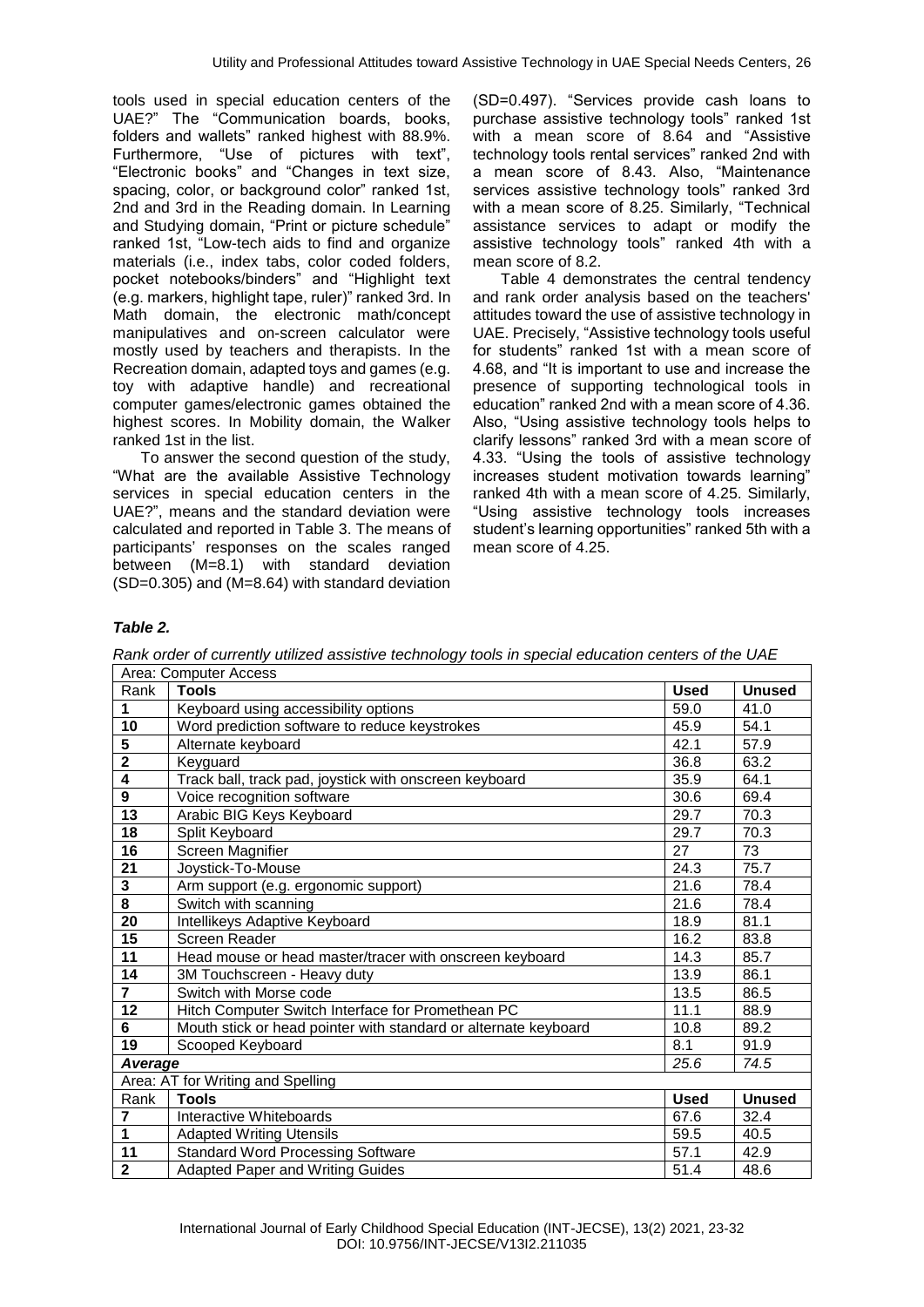| 8                       | <b>Printed Graphic Organizers</b>                                             | 45.7              | 54.3          |
|-------------------------|-------------------------------------------------------------------------------|-------------------|---------------|
| $\overline{\mathbf{3}}$ | Personal Vocabulary and Spelling Dictionaries                                 | $\overline{44.4}$ | 55.6          |
| $\overline{5}$          | Recorders                                                                     | 44.4              | 55.6          |
| 15                      | <b>Electronic Worksheets and Tests</b>                                        | 42.9              | 57.1          |
| $\overline{14}$         | <b>Word Prediction Software</b>                                               | 34.3              | 65.7          |
| 4                       | Handheld Spellcheckers and Dictionaries                                       | 33.3              | 66.7          |
| 18                      | Word processor with word prediction to facilitate spelling and sentence       | 32.4              | 67.6          |
|                         | construction                                                                  |                   |               |
| 9                       | <b>Portable Word Processors</b>                                               | 31.4              | 68.6          |
| 16                      | Advanced Reading and Writing Aid Software                                     | 28.6              | 71.4          |
| $\overline{17}$         | Voice Recognition Software                                                    | 23.5              | 76.5          |
| 6                       | <b>Handheld Scanners</b>                                                      | 22.9              | 77.1          |
| $\overline{13}$         | <b>Talking Word Processing Software</b>                                       | 22.9              | 77.1          |
| 10                      | <b>Concept Webbing Applications</b>                                           | 17.6              | 82.4          |
| $\overline{19}$         | Talking word processor for multi-sensory typing                               | 17.6              | 82.4          |
| $\overline{12}$         | <b>Graphic Word Processing Software</b>                                       | 14.7              | 85.3          |
| Average                 |                                                                               | 36.43             | 63.57         |
|                         | Area: Communication                                                           |                   |               |
| Rank                    | <b>Tools</b>                                                                  | <b>Used</b>       | <b>Unused</b> |
| 1                       | Communication boards, books, folders and wallets                              | 88.9              | 11.1          |
| 4                       | Single location, single message communication systems                         | 59.4              | 40.6          |
| $\overline{\mathbf{5}}$ | Single location/message, multi-level communication systems                    | 54.5              | 45.5          |
| $\overline{\mathbf{3}}$ | Compartmentalized communication system                                        | $\overline{54.3}$ | 45.7          |
| $\overline{\mathbf{9}}$ | Multi-level, multimessage, communication systems                              | 45.5              | 54.5          |
| 10                      | Device with speech synthesis for typing                                       | 45.5              | 54.5          |
| $\overline{\mathbf{6}}$ | Single location, sequential message communication systems                     | 41.2              | 58.8          |
| 18                      | <b>Talking Photo Album</b>                                                    | 40                | 60            |
| 8                       | Single level, multimessage communication system                               | 39.4              | 60.6          |
| $\overline{\mathbf{r}}$ | Single location, random message communication systems                         | 36.4              | 63.6          |
| 22                      | <b>GoTalk Pocket</b>                                                          | 33.3              | 66.7          |
| 16                      | iTalk2                                                                        | 32.4              | 67.6          |
| $\overline{21}$         | Tobii S32                                                                     | 27.8              | 72.2          |
| $\overline{\mathbf{2}}$ | Eye gaze frames                                                               | 27.3              | 72.7          |
| $\overline{13}$         | <b>BIG mack Multi-Color</b>                                                   | 27.3              | 72.7          |
| 15                      | <b>BIG Step-by-Step Multi-Color</b>                                           | 27.3              | 72.7          |
| $\overline{12}$         | SuperTalker with adjustable stand                                             | 25.7              | 74.3          |
| 11                      | Talking Brix - 3pk                                                            | 25                | 75            |
| 14                      | BIG Step-by-Step Multi-Color with Levels                                      | $\overline{25}$   | 75            |
| 17                      | <b>TalkTrack</b>                                                              | 23.5              | 76.5          |
|                         |                                                                               |                   |               |
| 23<br>20                | Grid 2 Arabic Communication Software<br>Proxtalker ProxPad ChoiseMaker        | 18.2<br>12.1      | 81.8          |
| 24                      |                                                                               |                   | 87.9          |
| 19                      | <b>BigTrack</b><br>Proxtalker Middle East Kit                                 | 12.1              | 87.9          |
|                         |                                                                               | 11.8<br>34.75     | 88.2<br>65.25 |
| <b>Average</b>          | Area: Reading                                                                 |                   |               |
|                         |                                                                               |                   |               |
| Rank                    | <b>Tools</b>                                                                  | <b>Used</b>       | <b>Unused</b> |
| 19                      | Use of pictures with text                                                     | 68.8              | 31.3          |
| 21<br>18                | Electronic books<br>Changes in text size, spacing, color, or background color | 61.3              | 38.7          |
|                         |                                                                               | 58.1              | 41.9          |
| 12                      | <b>Standard Word Processing Software</b>                                      | 45.2              | 54.8          |
| 20                      | Book adapted for page turning (e.g. page fluffers, 3-ring binder,             | 38.7              | 61.3          |
|                         | cardboard in page protector)                                                  |                   |               |
| 1                       | Positioning Aids                                                              | 34.4              | 65.6          |
| 9                       | <b>Digital Audio Files</b>                                                    | 33.3              | 66.7          |
| 10                      | <b>Text Reading Software</b>                                                  | 33.3              | 66.7          |
| 8                       | <b>Alternate Format Books</b>                                                 | 32.3              | 67.7          |
| 16                      | Screen Enlargement Software                                                   | 29                | 71            |
| $\overline{17}$         | <b>Screen Reading Software</b>                                                | 26.7              | 73.3          |
| 11                      | <b>PDF Reading Software</b>                                                   | 25.8              | 74.2          |
| 14                      | <b>Talking Word Processing Software</b>                                       | 25.8              | 74.2          |
| $\mathbf 2$             | Page Turners                                                                  | 22.6              | 77.4          |
| $\overline{5}$          | Word Identification Aids                                                      | 22.6              | 77.4          |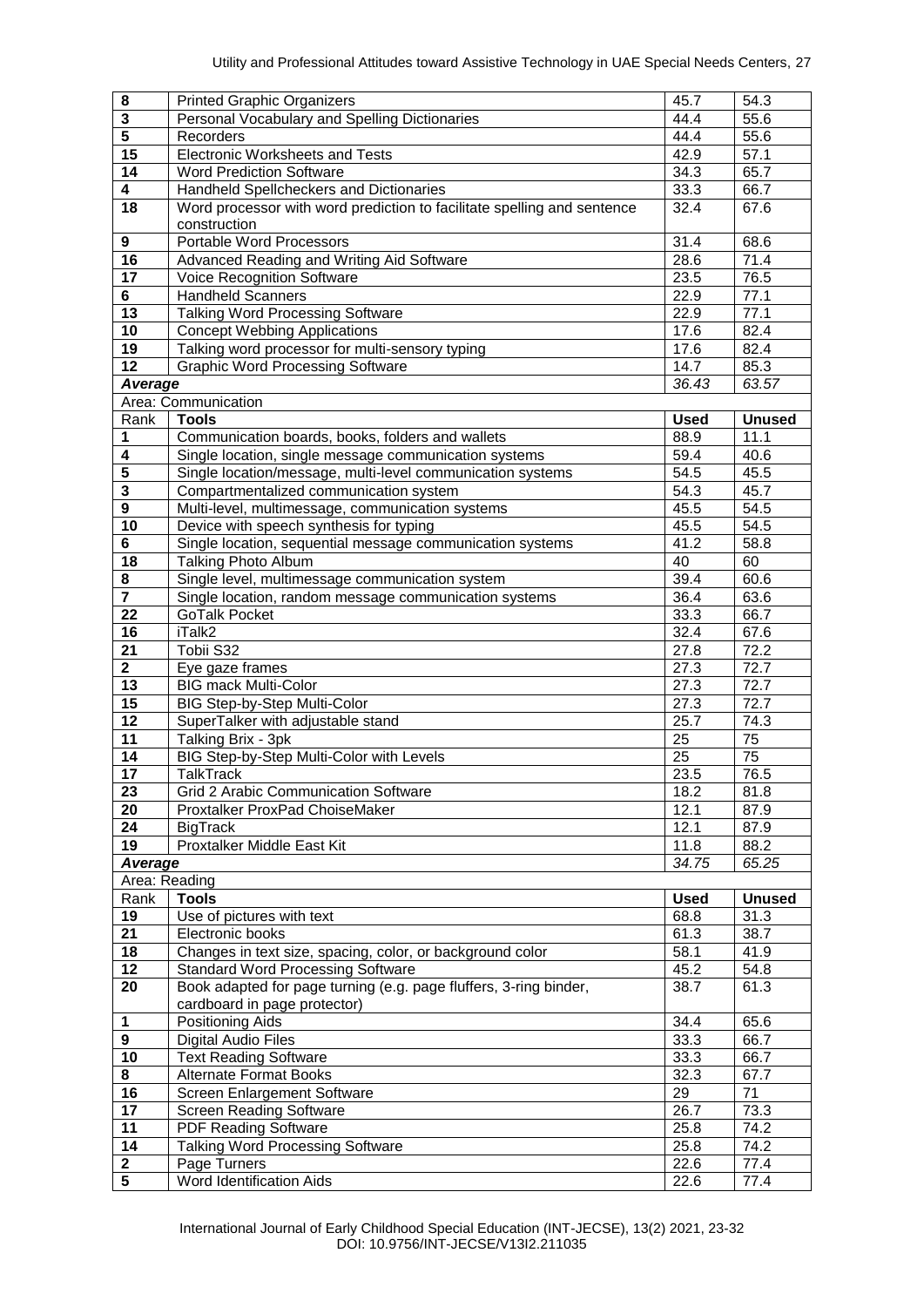| $\mathbf 3$             | <b>Tracking Aids</b>                                                                                         | 19.4        | 80.6          |
|-------------------------|--------------------------------------------------------------------------------------------------------------|-------------|---------------|
| $\overline{4}$          | <b>Contrast Aids</b>                                                                                         | 19.4        | 80.6          |
| 6                       | Handheld Scanners                                                                                            | 19.4        | 80.6          |
| $\overline{13}$         | <b>Graphic Word Processing Software</b>                                                                      | 19.4        | 80.6          |
| $\overline{15}$         | Advanced Reading and Writing Aids                                                                            | 16.1        | 83.9          |
| 22                      | Talking electronic dictionary to pronounce challenging words                                                 | 16.1        | 83.9          |
| $\overline{\mathbf{r}}$ | <b>Standalone Magnification Aids</b>                                                                         | 15.6        | 84.4          |
| 23                      | Classmate Reader - a portable digital book reader                                                            | 12.9        | 87.1          |
| 24                      | Victor Reader Stream - a portable digital book reader                                                        | 9.7         | 90.3          |
| Average                 |                                                                                                              | 29.41       | 70.59         |
|                         | Area: Learning and Studying                                                                                  |             |               |
| Rank                    | <b>Tools</b>                                                                                                 | <b>Used</b> | <b>Unused</b> |
| $\overline{\mathbf{5}}$ | Print or picture schedule                                                                                    | 87.5        | 12.5          |
| 4                       | Low-tech aids to find and organize materials (i.e., index tabs, color coded                                  | 56.3        | 43.8          |
|                         | folders, pocket notebooks/binders                                                                            |             |               |
| 3                       | Highlight text (e.g. markers, highlight tape, ruler)                                                         | 51.7        | 48.3          |
| $\overline{\mathbf{6}}$ | Recorded material (books on tape, taped lectures with number coded                                           | 45.2        | 54.8          |
|                         | index)                                                                                                       |             |               |
| 1                       | Accessible Instructional Materials (AIM)                                                                     | 26.7        | 73.3          |
| $\overline{2}$          | Software for manipulation of objects or concept development                                                  | 23.3        | 76.7          |
| <b>Average</b>          |                                                                                                              | 48.45       | 51.567        |
| Area: Math              |                                                                                                              |             |               |
| Rank                    | <b>Tools</b>                                                                                                 | <b>Used</b> | <b>Unused</b> |
| 1                       | Electronic math/concept manipulatives                                                                        | 36.4        | 63.6          |
| 4                       | On-screen calculator                                                                                         | 31.3        | 68.8          |
| $\overline{2}$          | Tactile or voice output measuring devices (e.g. clock, ruler)                                                | 26.7        | 73.3          |
| 8                       | Abacus or math line                                                                                          | 26.7        | 73.3          |
| 5                       | Calculator with large keys or large LCD print out                                                            | 25.8        | 74.2          |
| $\overline{\mathbf{3}}$ | Software with templates for math computation (consider adapted input                                         | 16.1        | 83.9          |
|                         | methods)                                                                                                     |             |               |
| 7                       | Calculator, with or without print out                                                                        | 13.3        | 86.7          |
| 6                       | Talking calculator                                                                                           | 9.7         | 90.3          |
|                         |                                                                                                              |             |               |
| $\overline{9}$          |                                                                                                              | 9.7         | 90.3          |
|                         | <b>Talking Scientific Calculator</b>                                                                         | 21.74       | 78.27         |
| Average                 | Area: Recreation                                                                                             |             |               |
| Rank                    | <b>Tools</b>                                                                                                 | <b>Used</b> | <b>Unused</b> |
| 1                       | Adapted toys and games (e.g. toy with adaptive handle)                                                       | 61.3        | 38.7          |
| 8                       |                                                                                                              | 61.3        | 38.7          |
| $\overline{\mathbf{5}}$ | Recreational computer games/electronic games                                                                 | 58.1        |               |
|                         | Modified utensils (e.g. rollers, stampers, scissors)                                                         | 53.1        | 41.9<br>46.9  |
| 3<br>9                  | Adaptive sporting equipment (e.g. lighted or bell ball, Velcro mitt)                                         | 45.5        | 54.5          |
| $\overline{\mathbf{2}}$ | Music software on computer/adapted tape recorder, etc                                                        | 38.7        | 61.3          |
| $\overline{7}$          | Use of battery interrupter and switch to operate a toy<br>Drawing or graphic program on computer             | 37.5        | 62.5          |
| 4                       |                                                                                                              | 31.3        | 68.8          |
| 6                       | Universal cuff to hold crayons, markers, or paint brush<br>Ergonomic arm support arm for drawing or painting | 29          | 71            |
| Average                 |                                                                                                              | 46.2        | 53.8          |
| Area: Mobility          |                                                                                                              |             |               |
| Rank                    | <b>Tools</b>                                                                                                 | <b>Used</b> | <b>Unused</b> |
| 1                       |                                                                                                              | 45.2        | 54.8          |
| 4                       | Walker<br>Powered mobility toy                                                                               | 32.3        | 67.7          |
| $\overline{\mathbf{5}}$ | Powered wheelchair with joystick, head switch, or sip/puff controls                                          | 38.7        | 61.3          |
| $\overline{\mathbf{2}}$ | Grab rails                                                                                                   | 41.9        | 58.1          |
| 3                       | Manual wheelchair                                                                                            | 48.5        | 51.5          |
| Average                 |                                                                                                              | 41.32       | 58.68         |
|                         | Area: Environmental Control                                                                                  |             |               |
| Rank                    | <b>Tools</b>                                                                                                 | <b>Used</b> | <b>Unused</b> |
| $\mathbf{2}$            | Use of electronic control unit and switch to turn on electrical appliances                                   | 22.6        | 77.4          |
|                         | (e.g. radio, fan, blender, and so on)                                                                        |             |               |
| 3                       | Radio or ultrasound remote controlled appliances                                                             | 22.6        | 77.4          |
| 5                       | <b>Small Mounting Plates</b>                                                                                 | 22.6        | 77.4          |
| $\mathbf 1$<br>4        | Light switch extension                                                                                       | 19.4        | 80.6          |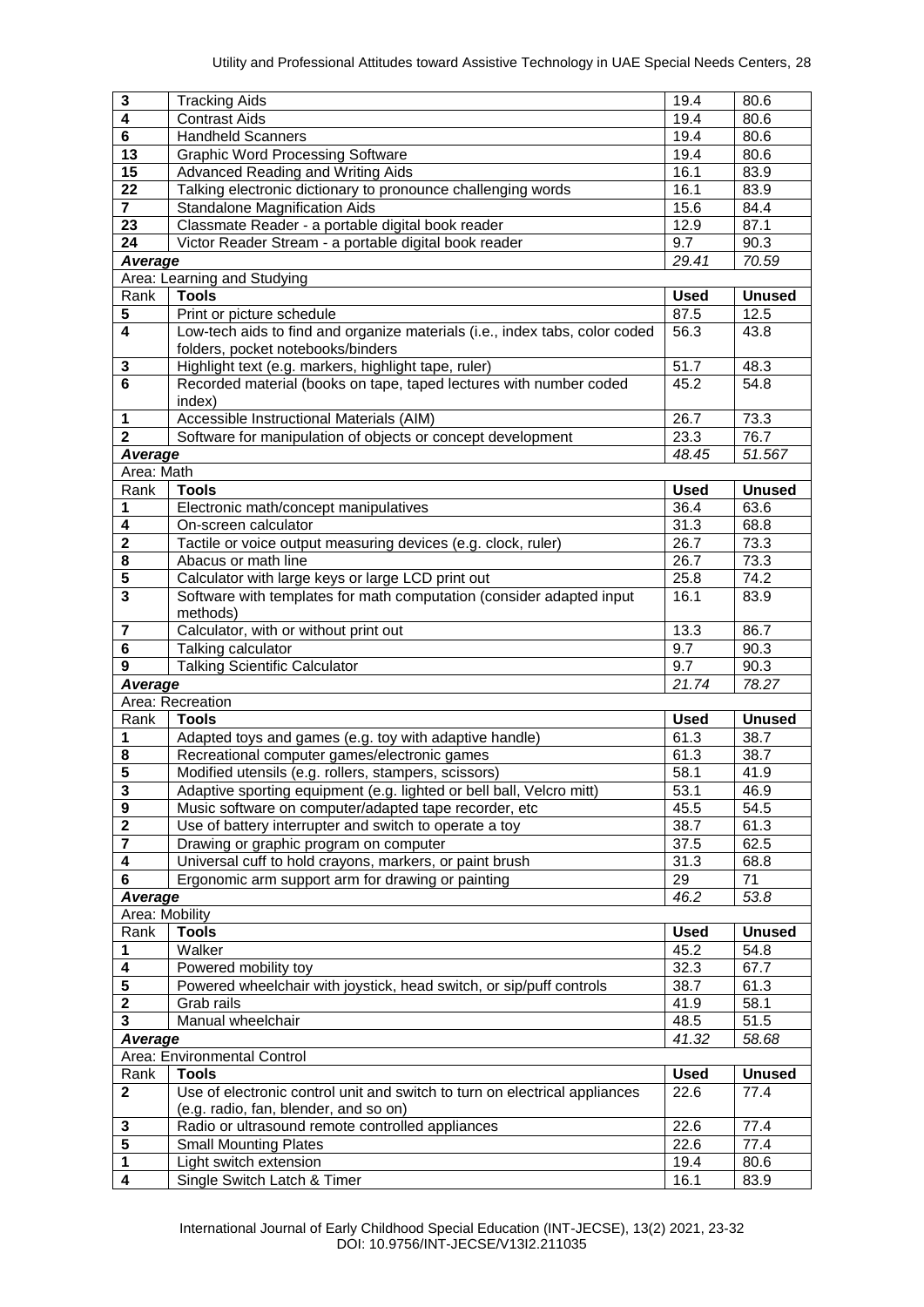| $\bf 6$                 | <b>Large Mounting Plates</b>                   | 16.1              | 83.9            |
|-------------------------|------------------------------------------------|-------------------|-----------------|
| $\overline{\mathbf{7}}$ | <b>Battery Operated Scissors</b>               | 12.9              | 87.1            |
| 18.9<br>Average         |                                                | 81.1              |                 |
|                         | Area: Positioning and Seating                  |                   |                 |
| Rank                    | <b>Tools</b>                                   | <b>Used</b>       | <b>Unused</b>   |
| 1                       | Nonslip surface on chair to prevent slipping   | 43.3              | 56.7            |
| 3                       | Adapted or alternate chair, side lier, stander | 33.3              | 66.7            |
| $\overline{4}$          | Custom fitted wheel chair or insert            | 32.3              | 67.7            |
| $\overline{\mathbf{2}}$ | Bolster, rolled towel, or blocks for feet      | $\overline{29}$   | $\overline{71}$ |
| 5                       | Cling Arm                                      | 19.4              | 80.6            |
| 6                       | <b>Chin Switch</b>                             | 16.1              | 83.9            |
| <b>Average</b>          |                                                | 28.9              | 71.1            |
| Area: Vision            |                                                |                   |                 |
| Rank                    | <b>Tools</b>                                   | <b>Used</b>       | <b>Unused</b>   |
| 1                       | Eye glasses                                    | 75                | 25              |
| 3                       | Large print books                              | 45.5              | 54.5            |
| $\overline{\mathbf{2}}$ | Magnifier                                      | 42.4              | 57.6            |
| 4                       | Screen magnifier (mounted over screen)         | 34.4              | 65.6            |
| $\overline{5}$          | Screen color contrast                          | 34.4              | 65.6            |
| 8                       | Screen reader                                  | 29                | 71              |
| 7                       | CCTV (closed circuit television)               | 28.1              | 71.9            |
| 6                       | Screen magnification software                  | 25.8              | 74.2            |
| $\overline{9}$          | Braille keyboard and note taker                | 9.7               | 90.3            |
| 10                      | <b>Braille translation software</b>            | 3.4               | 96.6            |
| 11                      | <b>Braille Translator 7.1-</b>                 | $\overline{3.2}$  | 96.8            |
| 12                      | <b>Juliet Pro Brailler</b>                     | 3.2               | 96.8            |
| Average                 |                                                | 27.84             | 72.16           |
|                         | Area: Hearing                                  |                   |                 |
| Rank                    | <b>Tools</b>                                   | <b>Used</b>       | <b>Unused</b>   |
| 1                       | Hearing aid                                    | 64.7              | 35.3            |
| $\mathbf 2$             | FM System                                      | 32.4              | 67.6            |
| 3                       | Classroom amplification                        | 23.5              | 76.5            |
| $\overline{\mathbf{5}}$ | Signaling device (e.g. vibrating pager)        | 22.6              | 77.4            |
| 8                       | Mini Voice Amplifier                           | 21.2              | 78.8            |
| 6                       | TDD/TTY for phone access                       | 15.6              | 84.4            |
| $\overline{\mathbf{7}}$ | Screen flash for alert signals on computer     | 12.9              | 87.1            |
| $\overline{4}$          | Captioning                                     | $6.\overline{3}$  | 93.8            |
| Average                 |                                                | $\overline{24.9}$ | 75.1            |

## *Table 3.*

*Rank order of the available assistive technology services in special education centers of the UAE*

| <b>Ranks</b> | <b>Statements</b>                                                                                                                                                   | <b>Mean</b> | Std.<br><b>Deviation</b> |
|--------------|---------------------------------------------------------------------------------------------------------------------------------------------------------------------|-------------|--------------------------|
| 3            | Services provide cash loans to purchase assistive technology tools                                                                                                  | 8.64        | 0.497                    |
| $\mathbf{2}$ | Assistive technology tools rental services                                                                                                                          | 8.43        | 0.514                    |
| $\bf 6$      | Maintenance services assistive technology tools                                                                                                                     | 8.25        | 0.444                    |
| 5            | Technical assistance services to adapt or modify the assistive<br>technology tools                                                                                  | 8.2         | 0.41                     |
| 10           | Coordinating services with specialists and other providers' that are<br>competent in assistive technology in the educational system and<br>Rehabilitation programs. | 8.18        | 0.395                    |
| 9            | Training parents to use assistive technology tools                                                                                                                  | 8.17        | 0.384                    |
| 4            | Assessment services to determine the appropriate tools and<br>student needs                                                                                         | 8.12        | 0.332                    |
|              | Services for purchasing assistive technology tools                                                                                                                  | 8.11        | 0.32                     |
| 7            | Training services for the individuals who work with special needs<br>students in using assistive technology                                                         | 8.11        | 0.32                     |
| 8            | Training students with special needs to use assistive technology<br>tools                                                                                           | 8.1         | 0.305                    |
|              |                                                                                                                                                                     | 8.231       | 0.3921                   |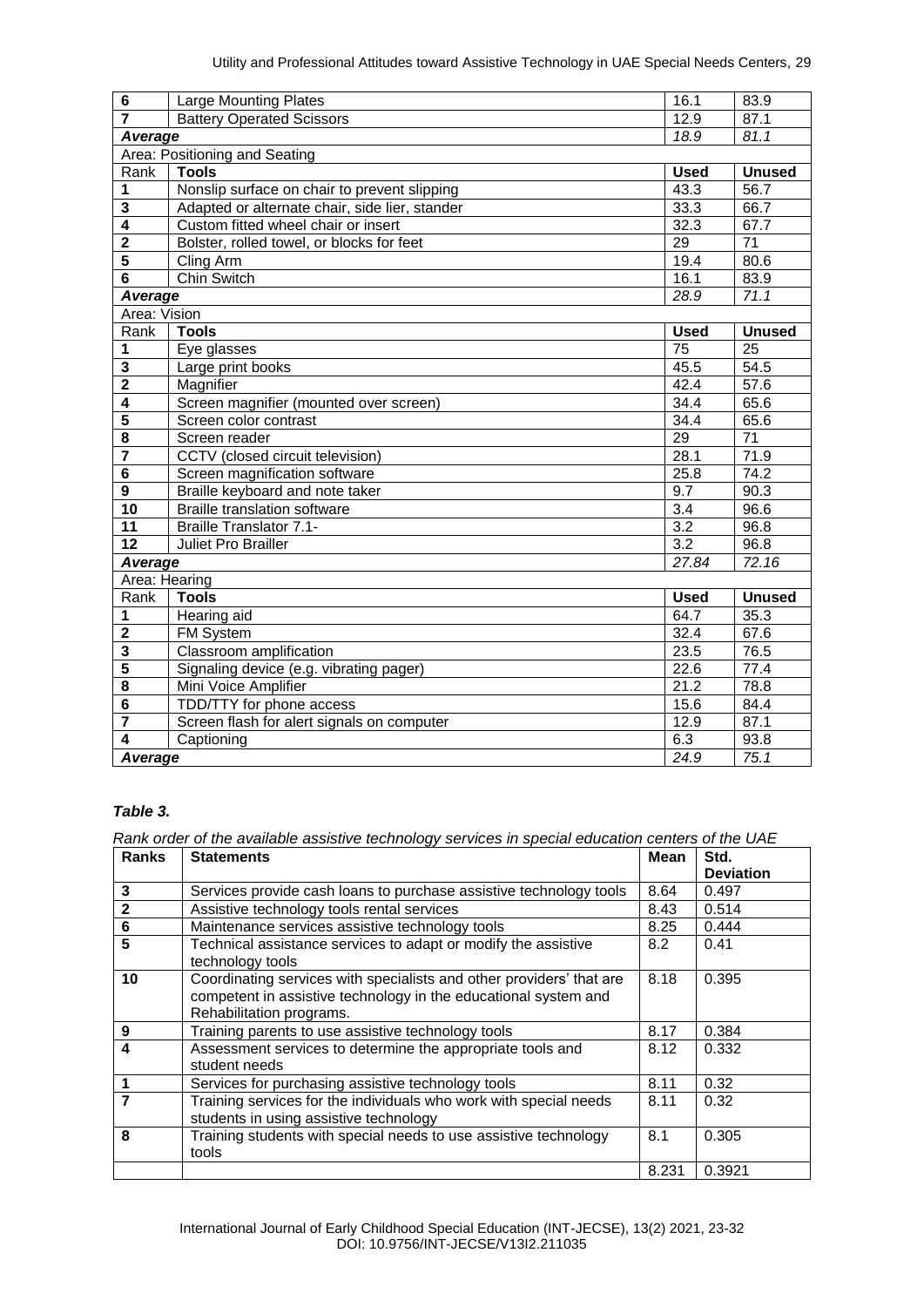## *Table 4.*

| Rank order of the attitude of teachers towards the use of assistive technology in special education |  |  |  |  |  |
|-----------------------------------------------------------------------------------------------------|--|--|--|--|--|
| centers of the UAE                                                                                  |  |  |  |  |  |

| Rank         | <b>Statement</b>                                                                                   | <b>Mean</b> | Std.             |
|--------------|----------------------------------------------------------------------------------------------------|-------------|------------------|
|              |                                                                                                    |             | <b>Deviation</b> |
| 1            | Assistive technology tools useful for students                                                     | 4.68        | .534             |
| 10           | It is important to use and increase the presence of supporting technological<br>tools in education | 4.36        | .708             |
| 4            | Using assistive technology tools helps to clarify lessons                                          | 4.29        | .687             |
| 6            | Using the tools of assistive technology increases student motivation towards<br>learning           | 4.24        | .712             |
| 9            | Using assistive technology tools increases student's learning opportunities                        | 4.24        | .640             |
| 15           | Assistive technology tools help to develop skills of independence                                  | 4.21        | .832             |
| 3            | enjoy using assistive technology tools during the teaching process                                 | 4.19        | .759             |
| 5            | Students learn better when using technology tools                                                  | 4.17        | .834             |
| 8            | Using assistive technology tools increases student's learning opportunities                        | 4.08        | .731             |
| $\mathbf{2}$ | Technology tools are used effectively                                                              | 3.94        | .896             |
| 14           | There is a clear positive effect when using assistive technology tools in the<br>teaching process  | 3.32        | 1.352            |
| 13           | There is no need to use assistive technology tools in the teaching process                         | 2.60        | 1.420            |
| 11           | Using assistive technology limits my role as an educator.                                          | 2.45        | 1.250            |
| 12           | avoid using assistive technology tools during teaching                                             | 2.45        | 1.276            |
|              | The student feels bored when using assistive technology                                            | 2.38        | .888             |
| Average      |                                                                                                    | 3.71        | 0.90             |

ANOVA analysis was performed to answer the fourth and fifth questions: "Are there any statistically significant gender differences in participants' attitude towards the use of assistive technologies in special needs centers in United Arab Emirates?" and "Does the teacher's attitude towards the use of assistive technologies in

special needs centers in the UAE vary with their qualifications, professional experience, type of disability, and the emirate they work in?" as shown in Table 5.

#### *Table 5.*

*Difference between special education teachers' attitude towards using assistive technology based on their centers' type, locality, profession, academic qualifications, gender, years of experience and the disability that they deal with*

|                                |                       | <b>Sum of Squares</b> | df             | <b>Mean Square</b> | F     | Sig. |
|--------------------------------|-----------------------|-----------------------|----------------|--------------------|-------|------|
| Center type                    | Between Groups        | .203                  | $\overline{2}$ | .101               | .529  | .592 |
|                                | Within Groups         | 9.585                 | 50             | .192               |       |      |
|                                | Total                 | 9.788                 | 52             |                    |       |      |
| Locality                       | Between Groups        | 1.202                 | 4              | .300               | 1.778 | .150 |
|                                | Within Groups         | 7.602                 | 45             | .169               |       |      |
|                                | Total                 | 8.803                 | 49             |                    |       |      |
| Profession                     | <b>Between Groups</b> | .609                  | 3              | .203               | 1.083 | .365 |
|                                | Within Groups         | 9.180                 | 49             | .187               |       |      |
|                                | Total                 | 9.788                 | 52             |                    |       |      |
| <b>Academic Qualifications</b> | Between Groups        | .091                  | 1              | .091               | .479  | .492 |
|                                | Within Groups         | 9.697                 | 51             | .190               |       |      |
|                                | Total                 | 9.788                 | 52             |                    |       |      |
| Gender                         | Between Groups        | .016                  | 1              | .016               | .083  | .775 |
|                                | Within Groups         | 9.772                 | 51             | .192               |       |      |
|                                | Total                 | 9.788                 | 52             |                    |       |      |
| Year of Experience             | <b>Between Groups</b> | .108                  | 3              | .036               | .183  | .908 |
|                                | Within Groups         | 9.680                 | 49             | .198               |       |      |
|                                | Total                 | 9.788                 | 52             |                    |       |      |
| <b>Disability</b>              | Between Groups        | 1.960                 | 5              | .392               | 2.098 | .079 |
|                                | Within Groups         | 10.652                | 57             | .187               |       |      |
|                                | Total                 | 12.612                | 62             |                    |       |      |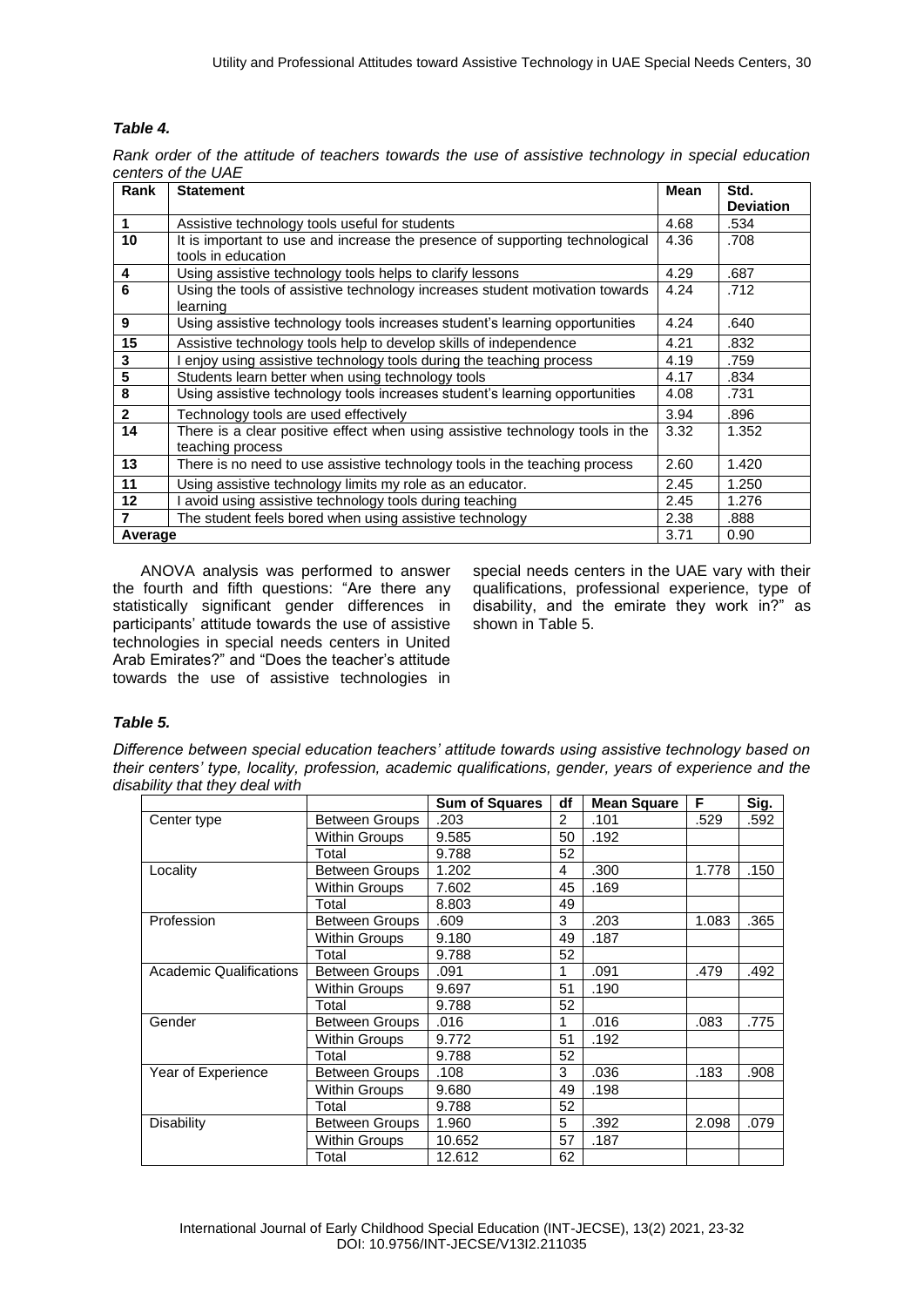Table 5 reveals that there were no statistically significant differences in attitudes of the special education teachers and therapist towards assistive technology with respect to years of experience, profession, gender, academic qualification, locality and disability that they deal with.

#### **Discussion**

The key aim of this study was to look at the availability of assistive technology and special education teachers' attitudes toward its use in UAE special needs centres, as well as to see how years of experience, ethnicity, place, occupation, academic qualification, and the disabilities they work with affected their attitudes. The results of present study are consistent with those of Chukwuemeka and Samaila (2020) and Almekhalfi and Tibi (2012), who found that special education teachers have optimistic views toward the use of assistive technology to assist students with special needs. Findings of Onivehu et al. (2017), Yusuf and Fakomogbon (2008), Ahmad (2018), Yusuf & Fakomogbon, (2008), and Garcia and Seevers (2005) found that special education teachers have optimistic opinions on the use of assistive devices to assist children with special needs. However, the findings of the current study overlapped with Mohamed (2018) who revealed that the attitudes of the teachers were neither positive nor negative.

The results of the sub-questions are consistent with the results deduced by Garcia and Seevers (2005) showing that caste, teaching experience, and teacher qualification had little effect on teachers' attitudes. However, these results coincided with those of Thomas and Stratton (2006), who discovered that gender, teaching experience, age, and years of schooling are all factors that affect teachers' competence and attitude toward technology integration. Gender has also been shown to moderate instructor skill and attitude toward the use of technologies in previous studies (Kadel, 2005; Bebetsos & Antoniou, 2008). Similarly, the actual application of technologies is strongly linked to teaching practice (Gorder, 2008; Buabeng-Andoh & Totimeh, 2012).

There are some limitations of this study. In the first place, the size of the study sample was very limited and for the same reason, it is recommended that the future studies should be conducted on a comparatively larger sample population for more comprehensive findings. In the second place, survey questionnaire was used to collect data from teachers rather than from parents and students. It is, therefore, suggested future researches should conduct focus group interviews with both parents and students to

obtain explicit and accurate information about their perceptions and their actual use of assistive technologies.

#### **Conclusion**

In conclusion, the study has the usability of assistive technology and the attitudes of professional teachers toward using assistive technology technologies to educate children with disabilities. Based on the results of this study, it can be inferred that a wide range of assistive technology resources and programs are available in UAE special needs centers, and that teachers have a favorable outlook about the use of assistive technology for the same purpose. Most of the centers that educated children with special are well-equipped with assistive technology tools which are practically implemented.

Therefore, it is recommended that updated versions of assistive technologies should be used in the educational settings. Mandatory government policies on assistive technology devices should be adopted to make sure that the quality of the implementation is maintained. Specialist professional training institutions can formulate improved training programs for the usage and implementation of integrative assistive technology to increase the effectivity of the technology and improve the educational outcome. The impact of assistive technology devices on the daily routine activities and academic performances of children with special needs to be investigated in future studies to obtain more clear understanding.

#### **References**

- Abu Alghayth, K.M. (2019). *The Use of Assistive Technology with Students with Severe Intellectual and Developmental Disabilities in Saudi Arabia: Teachers' Perspectives*. (Doctoral Dissertation, University of Florida). https://scholarcommons.usf.edu/cgi/viewcont ent.cgi?article=8916&context=etd
- Almekhalfi, A.G., & Tibi, S. (2012). The use of Assistive Technology for people with special needs in the UAE. *Journal of the International Special Needs Education, 15*(1), 56-71. https://doi.org/10.9782/2159-4341-15.1.56
- Braham, A., Buendía, F., Khemaja, M., & Gargouri, F. (2019). Generation of Adaptive Mobile Applications Based on Design Patterns for User Interfaces. *In Multidisciplinary Digital Publishing Institute Proceedings, 31*(1), 19. https://doi.org/10.3390/proceedings2019031 019
- Brolan, C.E. (2016). A word of caution: human rights, disability, and implementation of the